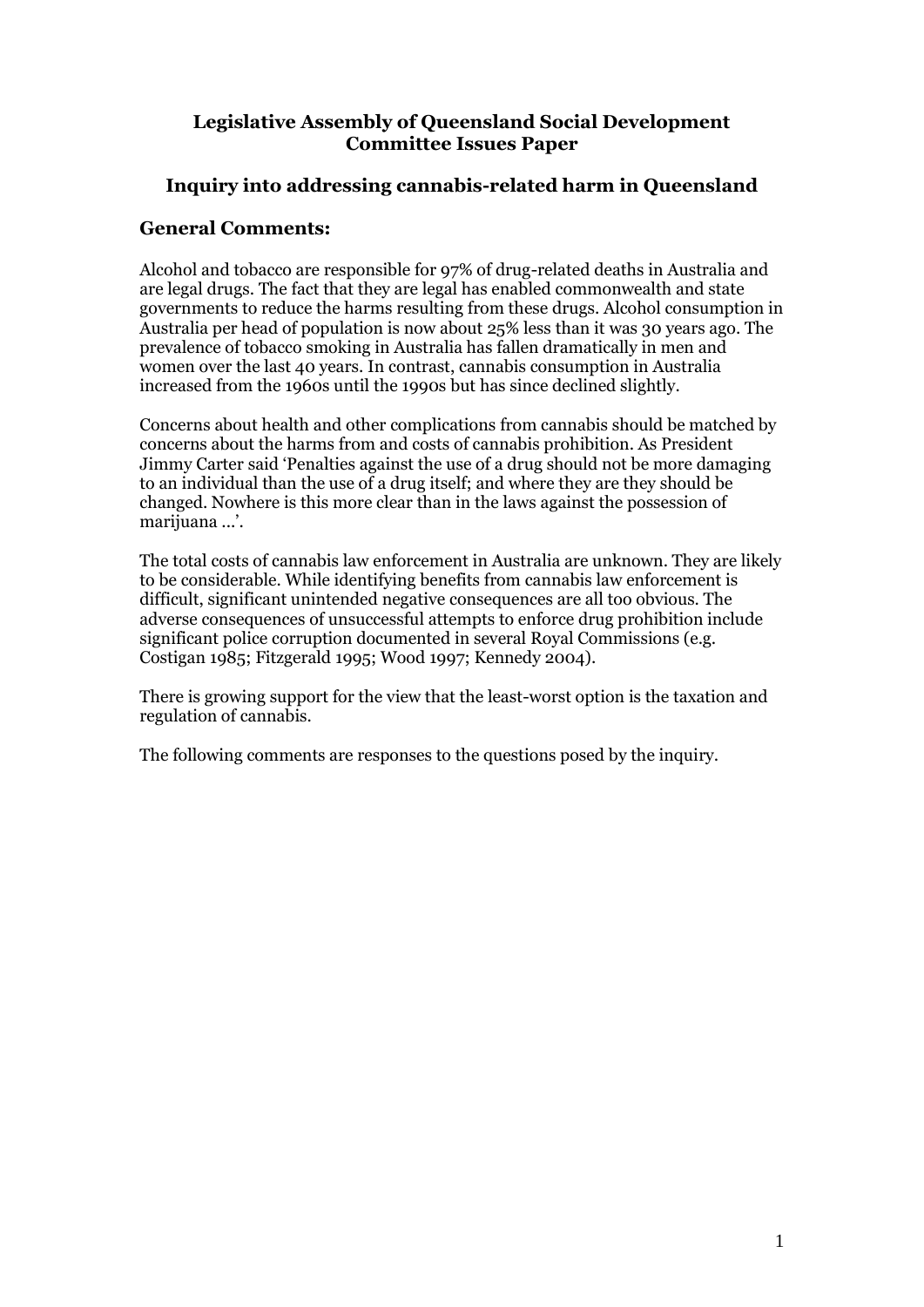### **Issues for Comment:**

### *1. What are the short term and long term risks associated with cannabis use?*

### *Particularly:*

#### *a) The risks to a user's mental health, physical health and brain function:*

#### **The short term and long term physical and mental health risks associated with cannabis use are relatively modest but are often exaggerated. No deaths from cannabis have yet been recorded in the scientific literature.**

The health risks of cannabis have been recently assessed by Professors Wayne Hall and Louisa Degenhardt (Adverse health effects of non-medical cannabis use. Lancet 2009; 374: 1383–91). Hall and Degenhardt concluded:

'The public health burden of cannabis use is probably modest compared with that of alcohol, tobacco, and other illicit drugs. A recent Australian study estimated that cannabis use caused 0·2% of total disease burden in Australia—a country with one of the highest reported rates of cannabis use. Cannabis accounted for 10% of the burden attributable to all illicit drugs (including heroin, cocaine, and amphetamines). It also accounted for around 10% of the proportion of disease burden attributed to alcohol (2·3%), but only 2·5% of that attributable to tobacco (7·8%)'.

The minimal contribution of cannabis to deaths was also confirmed in a study of a large population in the US followed for many years. The large sample size and the long duration of follow up provides considerable confidence in these findings. The researchers followed 65,171 health insurance enrollees (Kaiser Permanente Medical Care Program), aged 15 through 49 years, between 1979 and 1985 with mortality follow-up completed in 1991. Current marijuana use was found to be associated with increased risk of AIDS mortality in men, an association that probably was not 'caused' by cannabis but was most likely explained by a higher risk of AIDS in homosexual males who used cannabis for symptom control after discovering that they were HIV positive. Compared with non-use or experimentation (lifetime use six or fewer times), current cannabis use was not associated with a significantly increased risk of mortality in men (apart from AIDS) or of total mortality in women. Relative risks for ever use of cannabis were similar. The authors concluded that cannabis use in a prepaid health care-based study cohort had little effect on non-AIDS mortality in men and on total mortality in women. [\(Sidney S,](http://www.ncbi.nlm.nih.gov/pubmed?term=%22Sidney%20S%22%5BAuthor%5D) [Beck JE,](http://www.ncbi.nlm.nih.gov/pubmed?term=%22Beck%20JE%22%5BAuthor%5D) [Tekawa](http://www.ncbi.nlm.nih.gov/pubmed?term=%22Tekawa%20IS%22%5BAuthor%5D)  [IS,](http://www.ncbi.nlm.nih.gov/pubmed?term=%22Tekawa%20IS%22%5BAuthor%5D) [Quesenberry CP,](http://www.ncbi.nlm.nih.gov/pubmed?term=%22Quesenberry%20CP%22%5BAuthor%5D) [Friedman GD.](http://www.ncbi.nlm.nih.gov/pubmed?term=%22Friedman%20GD%22%5BAuthor%5D) Marijuana use and mortality. Am J Public Health 1997 Apr;87(4): 585-90).

### *b) the risk of addiction and dependence:*

**The risk of cannabis dependence is low compared with most other legal and illegal drugs. Cannabis dependence does not appear to predict the likely future of cannabis users or the chances of experiencing harms.**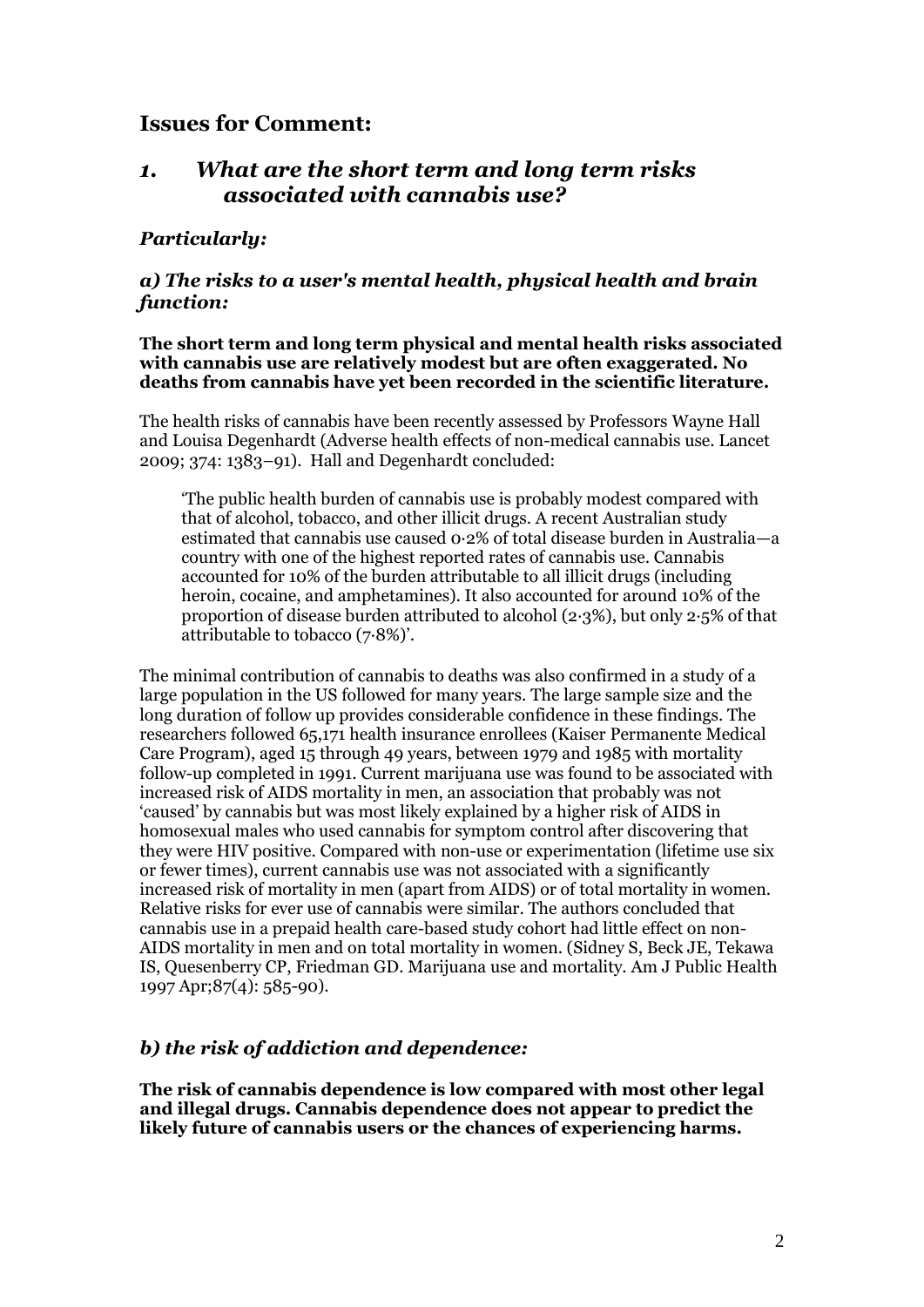The risks of cannabis dependence have been recently assessed by Professors Wayne Hall and Louisa Degenhardt (Adverse health effects of non-medical cannabis use. Lancet 2009; 374: 1383–91). Hall and Degenhardt concluded:

'The lifetime risk of dependence in cannabis users has been estimated at about 9%, rising to one in six in those who initiate use in adolescence. The equivalent lifetime risks are 32% for nicotine, 23% for heroin, 17% for cocaine, 15% for alcohol, and 11% for stimulant users. Those at highest risk of cannabis dependence have a history of poor academic achievement, deviant behaviour in childhood and adolescence, rebelliousness, poor parental relationships, or a parental history of drug and alcohol problems'.

This means that the risk of developing cannabis is much lower than for most other drugs. It is also important to ask what cannabis dependence actually means. Does it reliably predict the likelihood of users developing health or other problems? Nicotine dependence is a strong predictor of future smoking. The significance of cannabis dependence is at present uncertain.

#### *c) the risk of cannabis use leading to the use of other harmful substances.*

**Cannabis use may be linked to the use of other illegal drugs. The most likely explanation for links to other drug use is the fact that other illicit drugs can usually be purchased from the suppliers of cannabis. Stronger links have been found between early use of the legal drugs, alcohol and tobacco, and the later use of illicit drugs, such as heroin and cocaine, than for cannabis.** 

The risks of cannabis use leading to the use of other harmful substances were discussed by Professors Wayne Hall and Louisa Degenhardt (Adverse health effects of non-medical cannabis use. Lancet 2009; 374: 1383–91). Hall and Degenhardt noted:

In the USA, Australia, and New Zealand, regular cannabis users were most likely to later use heroin and cocaine, and the earlier the age at which a young person uses cannabis, the more likely they are to use heroin and cocaine. Three explanations have been given for these patterns of drug involvement: cannabis users have more opportunities to use other illicit drugs because cannabis is supplied by the same black market; those who are early cannabis users are more likely to use other illicit drugs for reasons that are unrelated to their cannabis use; and pharmacological effects of cannabis increase the propensity to use other illicit drugs. Young people in the USA who have used cannabis report more opportunities to use cocaine at an early age. Socially deviant young people (who are more likely to use cocaine and heroin) start using cannabis at an earlier age than do their peers. A simulation study has shown that the second (common cause) hypothesis, if true, would reproduce all the associations between cannabis and other illicit drug use.

Residents of two coastal cities of similar size, Amsterdam and San Francisco, were surveyed using comparable methods regarding consumption of cannabis and other illegal drugs (Reinarman, Cohen, Kaal. The Limited Relevance of Drug Policy: Cannabis in Amsterdam and in San Francisco. Am J Public Health. 2004; 94: 836– 842). Drug policies in Amsterdam and in the Netherlands are more liberal than in San Francisco and the USA. The proportion of respondents who reported having used cannabis at least 25 times was lower in Amsterdam (12.3%) than San Francisco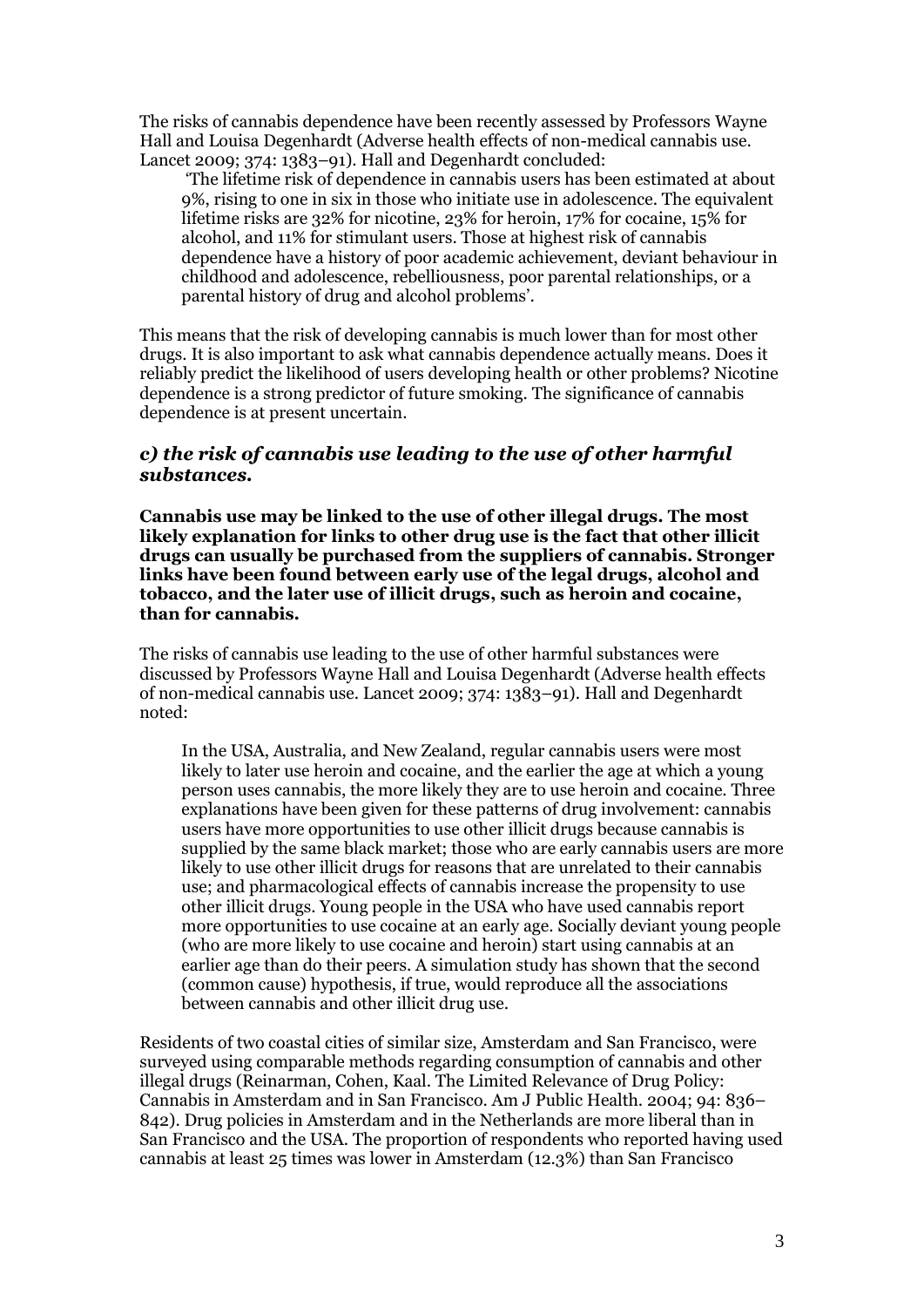(39.2%). Lifetime use of cocaine, crack, amphetamine, ecstasy and opiates was also lower in Amsterdam than San Francisco.

This study also found that Amsterdam residents purchasing cannabis in a climate of de facto legalisation were much less likely to also be offered other illicit drugs than San Francisco residents where there is much more emphasis on drug law enforcement:

'Just under one in six (15%) Amsterdam respondents reported that they could obtain other drugs at their source for cannabis. This is not an insignificant amount of cross-over, but it is much lower than that found in the illicit market in San Francisco, where over three times as many respondents (51%) reported that other drugs were available for sale where they bought their cannabis'. (Cannabis policies and user practices: Market separation, price, potency, and accessibility in Amsterdam and San Francisco. Craig Reinarman. International Journal of Drug Policy (2007) Volume 20, Issue 1, Pages 28-37.

These findings may, or may not be expected. But they cannot be ignored. The prevalence of use of cannabis and other illicit drugs was lower in a more liberal than a more punitive environment.

# *2. How are these risks influenced by factors such as:*

#### *a) The age at which a person first users cannabis?*

**It is generally accepted that the risk of using drugs use is increased the lower the age of first use and the lower the age of first regular use. This appears to also be the case with cannabis.** 

Professors Wayne Hall and Louisa Degenhardt (Adverse health effects of nonmedical cannabis use. Lancet 2009; 374: 1383–91) concluded:

Regular cannabis use in adolescence might also adversely affect mental health in young adults, with the strongest evidence for an increased risk of psychotic symptoms and disorders.

### *b) The frequency of use?*

**Risks of the legal drugs, alcohol and tobacco, are highly correlated with frequency and duration of use as alcohol and tobacco are quite toxic drugs. Attempts to correlate frequency or duration of cannabis use and harms are inevitably more imprecise because of the lack of quality control of black market commodities and the difficulties involved in quantifying illegal products. It is likely that more frequent and more prolonged use of cannabis will be associated with greater risks but the correlation between cannabis consumption and health (or other) risks of cannabis are, unlike the case with legal drugs, not well established.** 

#### *c) The potency of the cannabis used?*

**Although it is often asserted that the THC concentration of cannabis is increasing, the evidence for this is mixed. If cannabis consumers are able to detect batches of cannabis with higher concentrations of THC, it is possible that they may adjust for this. One of the few certainties is that the lack of a known concentration of THC in cannabis is due to the black**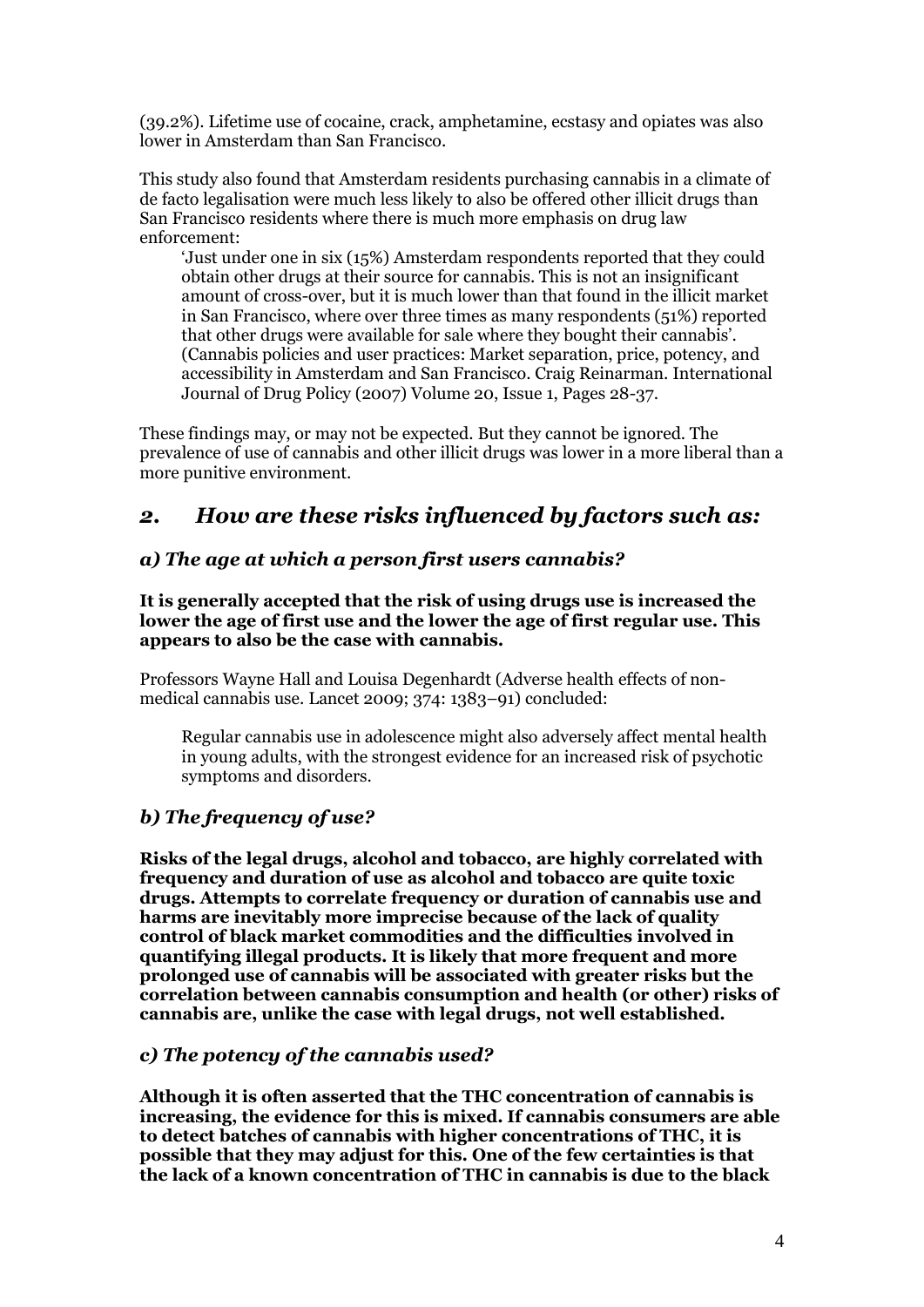#### **market source of the commodity. If there is concern about a possible increase in THC concentration of cannabis, then this is an argument for regulation to achieve stable concentration.**

Professors Wayne Hall and Louisa Degenhardt (Adverse health effects of nonmedical cannabis use. Lancet 2009; 374: 1383–91) were inconclusive about the effects of consumption of higher THC concentration cannabis:

It is unclear whether increased THC content has been accompanied by any changes in CBD content. Any health effects of increased potency depend on whether users are able and willing to titrate their dose of THC, and might also vary with the experience of users.

# *3 What role should schools play in reducing cannabis use?*

**Reviews of the evidence show that, at best, mass and school based education sometimes reduce consumption of cannabis and other drugs slightly and any benefit is usually only transient.** 

# *4. What public health campaign strategies should be adopted to reduce cannabis use?*

**Australia should control cannabis by taxation and regulation. More than two million Australians will consume cannabis in 2010. In the presence of strong demand and in the absence of a legal source, supply will inevitably be obtained from illegal sources, often controlled by criminals and corrupt police. Taxation and regulation would allow governments to reduce consumption by under age persons, ensure health warnings and provision of help seeking information on packages, establish a system of hard-to-get and easy-to-lose licences for cultivation and sale, ensure THC concentration is contained within certain bands, provide consumer protection (as for other commodities) and generate government revenue which could in part be hypothecated to fund alcohol and drug prevention and treatment.** 

Australia officially adopted a policy of harm minimisation on 2 April 1985 at a meeting of the Prime Minister, all six Premiers and the Chief Minister of the NT. This policy has been re-endorsed subsequently on several occasions by the Ministerial Council on Drug Strategy, Australia's paramount official national drug policy making body. Harm minimisation suggest that the highest priority should be to reduce the harms resulting from drugs, in this case cannabis use. Reducing consumption may be one way of reducing harms. However, the effectiveness of drug law enforcement in reducing cannabis availability is poor. Despite the considerable resources allocated to enforcing cannabis prohibition, the proportion of Australian respondents reporting that 'hydro' cannabis was 'easy' or 'very easy' to obtain was 89% (2004), 89% (2005), 91% (2006) and 89% (2007) (Roxburgh A. & Burns L. Cannabis use among sentinel groups of drug users in Australia: Findings from the Illicit Drug Reporting System (IDRS) and the Ecstasy and Related Drugs Reporting System (EDRS). Drug Trends Bulletin, June 2008. Sydney: National Drug and Alcohol Research Centre, University of New South Wales. Data Source: IDRS and EDRS participant interviews, 2004- 2007). Cannabis prohibition is relatively ineffective, expensive and associated with severe unintended negative consequences.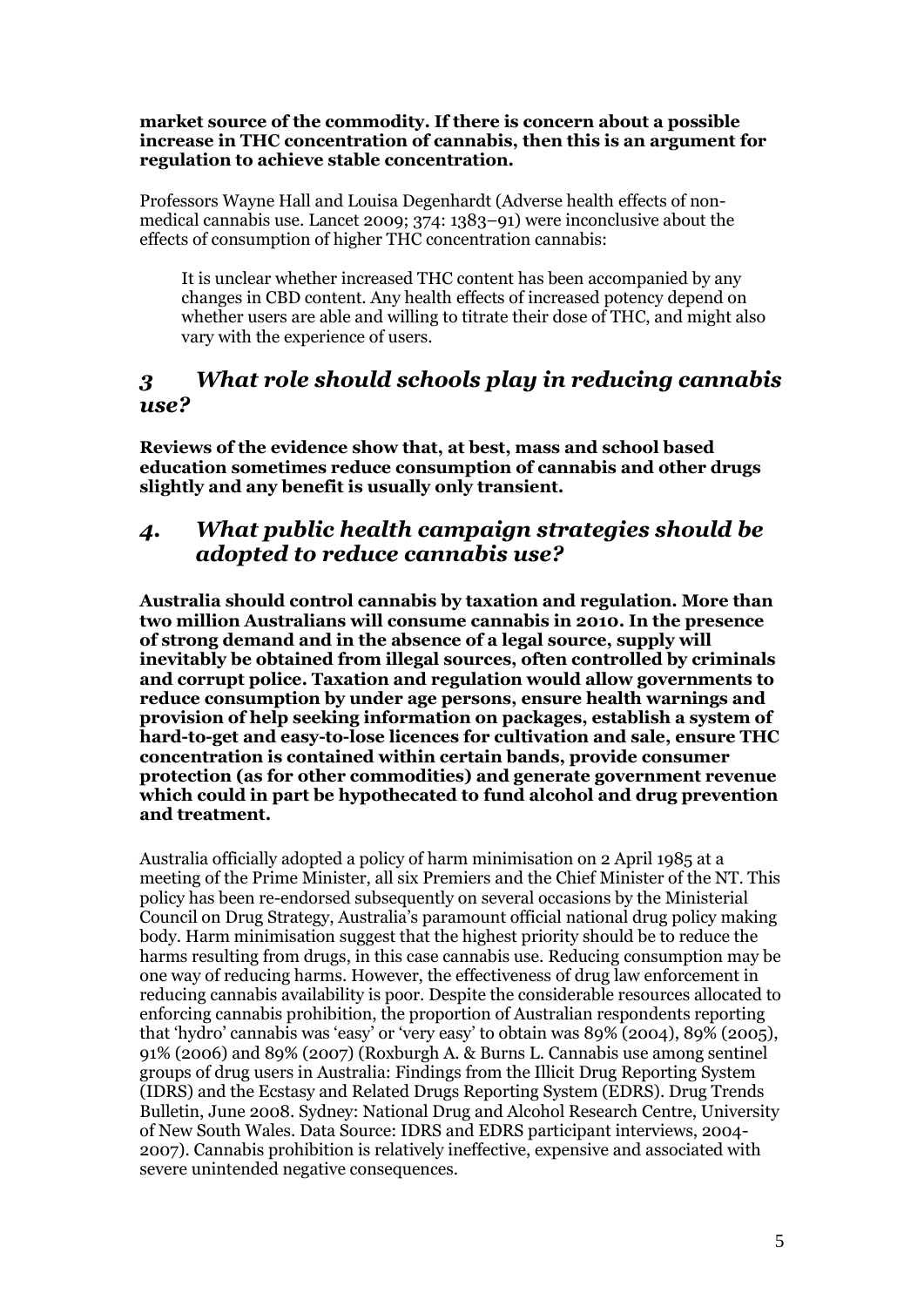A 1999 study commissioned by the National Drug Strategy Committee, and implemented by a collaborating team of researchers under the coordination of the Drug and Alcohol Services Council, South Australia and the Department of Health and Aged Care, Canberra compared cannabis offenders in South Australia, where a more liberal Cannabis Expiation Notice (CEN) System was introduced in 1986, with offenders from Western Australia, where a more Draconian system operated.

The prohibition of minor cannabis offences in WA failed to deter cannabis use by the vast majority of those convicted. But the WA system often produced adverse impacts on employment, relationships and accommodation.

Under the infringement notice system in SA, minor cannabis offenders who paid their fine within a set period did not have a criminal conviction recorded against them.

This study documented the social harms associated with a conviction under the then total prohibition system in WA.

The study documented the range of negative impacts on the lives of first time minor cannabis offenders and their families:

- 32% of the WA group vs only 2% of the SA infringement notice group were either sacked from a job, did not get a job they applied for, or stopped applying for some jobs as a result of their conviction;
- $\bullet$ 20% of the WA group vs only 5% of the SA infringement notice group experienced relationship problems, including family disputes and separations:
- 16% of the WA group had to move house or lost work accommodation as a result of their conviction (compared to none of the SA infringement notice group);
- 32% of the WA group vs none of the SA infringement notice group identified at least one subsequent involvement with the criminal justice system related to their cannabis conviction or CEN.

The study found that a criminal conviction or an infringement notice had limited impact on subsequent cannabis use, with about 90% of each group saying it had not reduced their use of the drug. However, more of the WA group experienced significant social costs as a result of their minor cannabis offence. (Simon Lenton, Paul Christie, Rachel Humeniuk, Alisen Brooks, Mike Bennett, Penny Heale. The Social Impacts of the Cannabis Expiation Notice Scheme in South Australia. Infringement versus Conviction: the Social Impact of a Minor Cannabis Offence Under a Civil Penalties System and Strict Prohibition in Two Australian States. May 1998. Monograph Series Number 36. National Drug Strategy).

# *5. What law enforcement methods and penalties should be used to reduce cannabis use?*

**Law enforcement has not been shown to reduce use of cannabis. Yet law enforcement is expensive and has significant unintended negative consequences. Law enforcement resources allocated to enforcing cannabis prohibition are unavailable for policing serious crimes, including property and violent crimes.**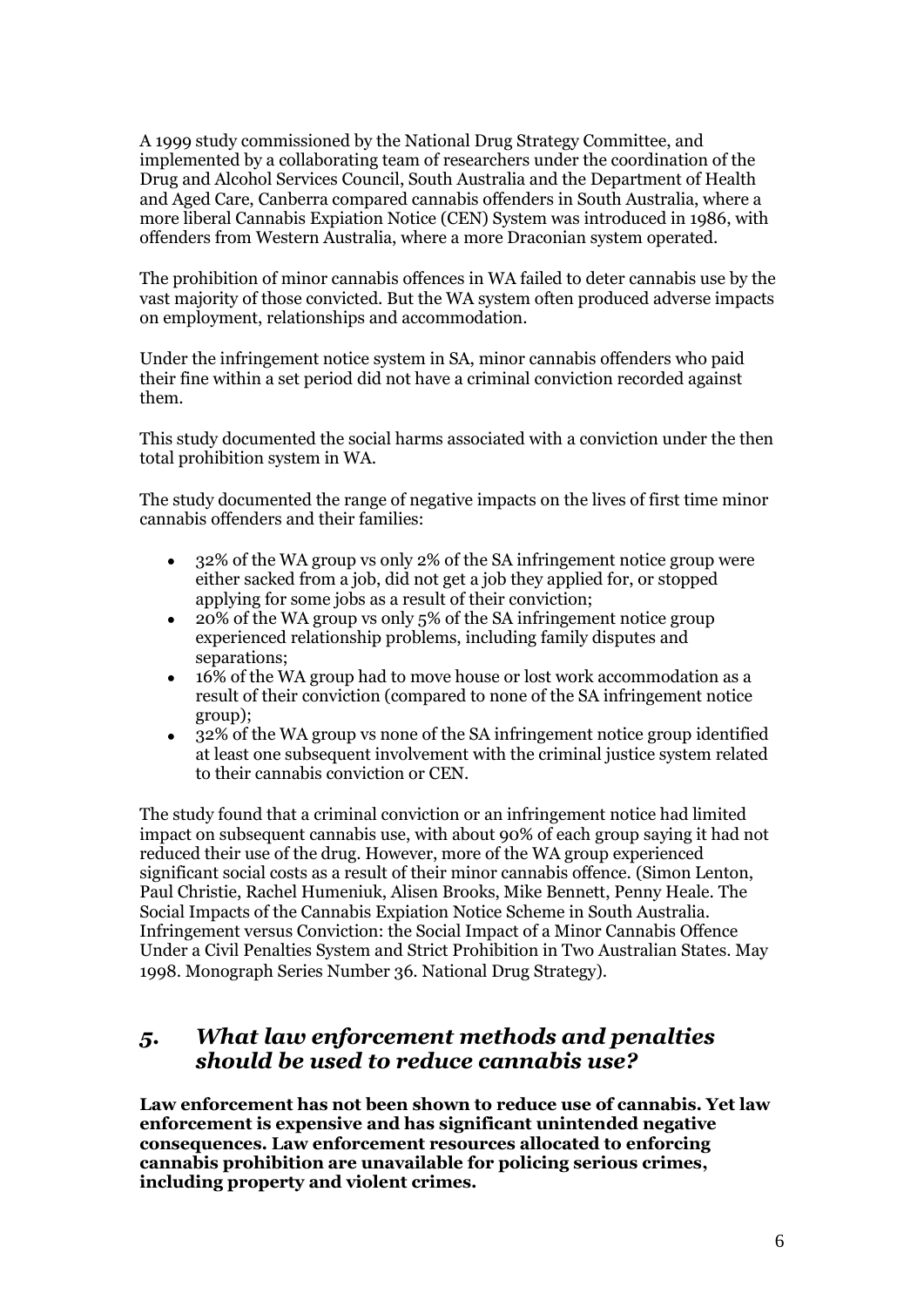The following quotations are from the 2009 Global Cannabis Commission Report. (Robin Room, Wayne Hall, Peter Reuter, Benedikt Fischer, Simon Lenton. The Beckley Foundation. Global Cannabis Commission Report. 2009. [http://www.beckleyfoundation.org/pdf/BF\\_Cannabis\\_Commission\\_Report.pdf\)](http://www.beckleyfoundation.org/pdf/BF_Cannabis_Commission_Report.pdf)

'Despite its prohibition in every country apart from the Netherlands, experimentation with cannabis is a routine part of the experience of adolescence in many Western nations. Use is more common among males than females, but even among females a large proportion has tried the drug by their early adult years. A substantial fraction of those who experiment go on to use the drug frequently, and a modest share of those experience problems of dependence'.

'It is useful to compare the price of cannabis to that of other sources of intoxication. In the United States a standard drink (e.g. a 12 oz. can of inexpensive beer) costs about \$1, at package store (off-sale) prices. For the average person, a moderate level of intoxication would require about three drinks. If a joint contains 0.4 grams, at a price of \$12 per gram, it only costs \$5 to get high. The comparison is of course a very rough one, but it indicates that prohibition still leaves cannabis competitive with a taxed legal commodity as a source of intoxication'.

'Though cannabis is very much more expensive than it would be if it could be legally produced and remained untaxed, the drug is readily available in many Western societies at a cost that allows cannabis to compete with alcohol as a source of intoxication'.

'On its face, enforcement of cannabis prohibition seems unsuccessful. Certainly it has not succeeded in preventing cannabis use becoming a routine behavior for large percentage of young people in many Western countries. Although the actual punishments imposed are quite modest, it is reasonable to ask whether the large numbers of arrests have a deterrent effect.'

'The literature is thin, but provides no evidence that higher rates of arrest are associated with lower rates of cannabis use'.

There is now increasing interest in the taxation and regulation of cannabis. Support in the Gallup poll for the 'legalisation of marihuana' in the USA increased from 12% in 1969 to 44% in 2009 while opposition declined from 82% in 1969 to 54% in 2009. This is supported by many other polls.

<http://www.gallup.com/poll/123728/u.s.-support-legalizing-marijuana-reaches-new-high.aspx>

# **6.** *What treatment options should be available to cannabis users?*

**Treatment research for cannabis has a relatively short history. Treatment offered to cannabis users should be voluntary, attractive, effective, cost-effective and based on evidence.**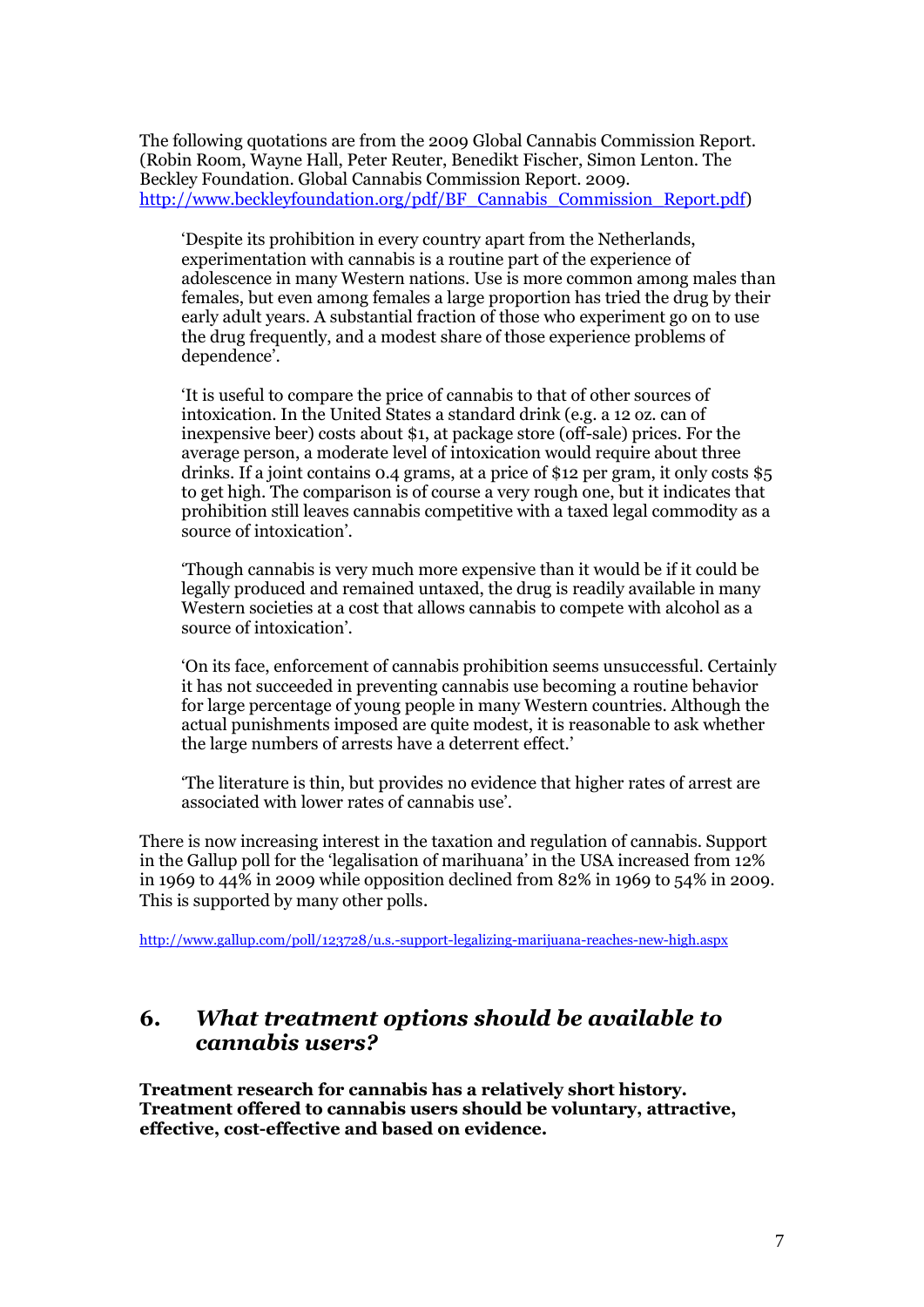Professors Wayne Hall and Louisa Degenhardt (Adverse health effects of nonmedical cannabis use. Lancet 2009; 374: 1383–91) were appropriately circumspect about the effectiveness of treatment of cannabis users:

'Cognitive–behavioural therapy reduces cannabis use and cannabis-related issues, but only 15% of people remain abstinent 6–12 months after treatment.'

# **7.** *What approaches should be used to reduce cannabis use in Aboriginal and Torres Strait Islander communities?*

**The main approach to cannabis use among Aboriginal and Torres Strait Islander communities should be reducing the gaps in health, social well being, education, employment, housing and economic prosperity.** 

# *8. The committee invites comments about any of the strategies mentioned above or any alternative strategies for reducing cannabis use.*

**With respect, this inquiry should consider more than measures to reduce use. There is increasing evidence of the medicinal benefits of cannabis and growing support for finding ways to provide cannabis for therapeutic use. Cannabis should be available for cautious medicinal use in Australia. Cannabis was included in the US pharmacopeia until 1937. Although cannabis in not considered presently a first line drug for any medical condition, it is accepted as a second line or third line drug for many conditions where conventional medications often fail. The use of cannabis as a medicine is legal in a number of countries including currently 14 states of the USA (plus Washington DC), Canada, Austria, Germany, the Netherlands, Spain, Israel, Italy, Finland and Portugal.** 

Medicinal cannabis has been endorsed by a number of major organisations and recent reviews including: the American Medical Association, Australian National Task Force on Cannabis; Australian Medical Association; British Medical Association; Canadian AIDS Society (2004); Canadian Medical Association (2001); French Ministry of Health (1997); Health Canada (1997); House of Lords (UK) Select Committee on Science and Technology (1999); Medical Association of Jamaica (2001); and the Preventive Medical Center, Netherlands (1993).

In 1999, the US [Institute of Medicine,](http://bob.nap.edu/books/0309071550/html/) in the most comprehensive study of medical marijuana's efficacy to date, concluded, "Nausea, appetite loss, pain and anxiety . . . all can be mitigated by marijuana." (Marijuana and Medicine: Assessing the Science Base Janet E. Joy, Stanley J. Watson, Jr., and John A. Benson, Jr., Editors; Institute of Medicine, National Academy Press, Washington, D.C.)

The UK House of Lords Science and Technology Committee published a report in November 1998 supporting the medicinal use of cannabis (Cannabis: The Scientific and Medical Evidence. [http://www.parliament.the-stationery](http://www.parliament.the-stationery-office.co.uk/pa/ld199798/ldselect/ldsctech/151/15101.htm)[office.co.uk/pa/ld199798/ldselect/ldsctech/151/15101.htm\)](http://www.parliament.the-stationery-office.co.uk/pa/ld199798/ldselect/ldsctech/151/15101.htm)